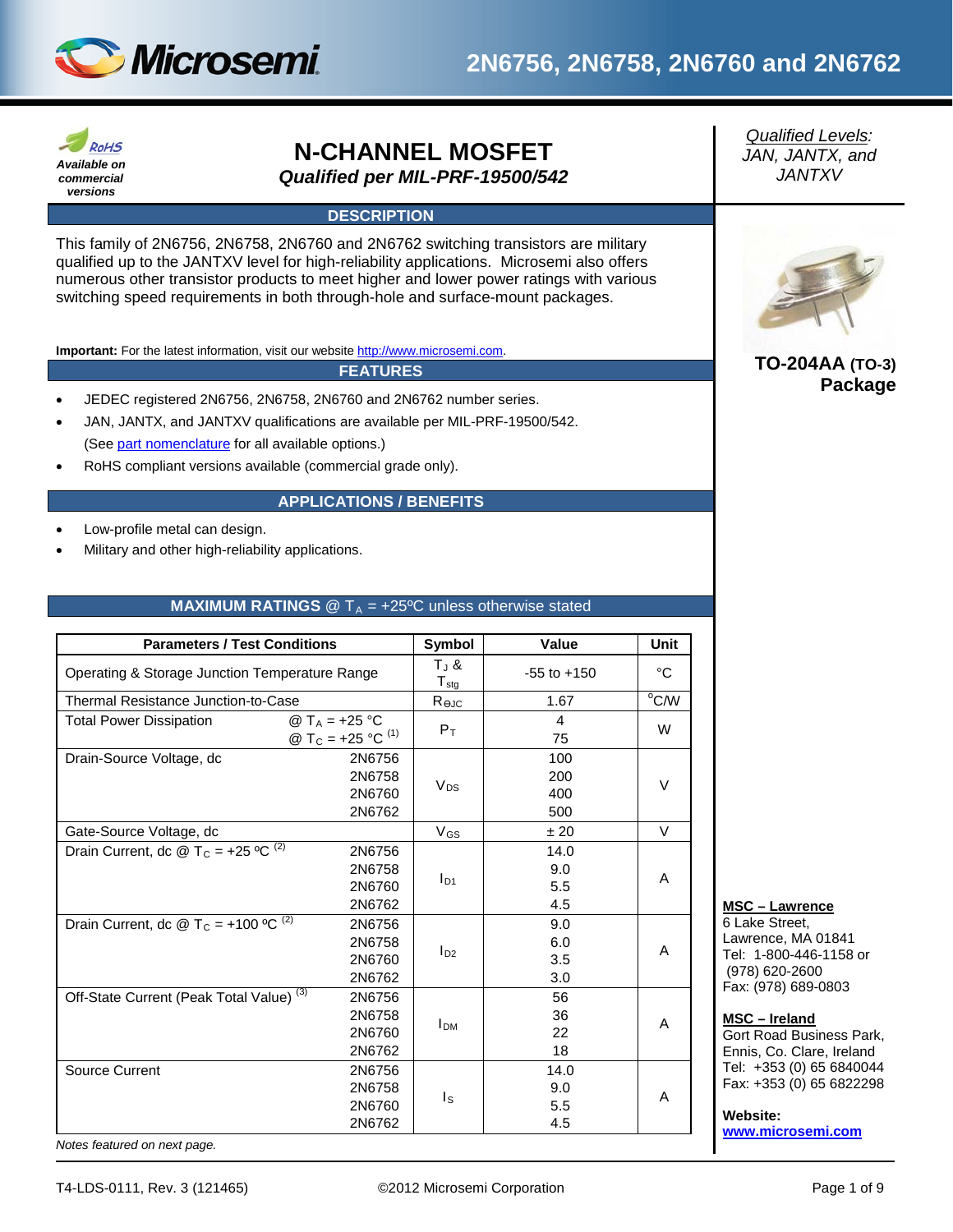

**NOTES:** 1. Derated linearly by 0.6 W/°C for  $T_c > +25$  °C.<br>2. The following formula derives the maximum the

2. The following formula derives the maximum theoretical ID limit. ID is limited by package and internal wires and may be limited by pin diameter:

$$
I_D = \sqrt{\frac{T_J \, (max) - T_C}{R_{\theta JC} \times R_{DS(on)} \, @ \, T_J \, (max)}}
$$

3.  $I_{DM} = 4 \times I_{D1}$  as calculated in note 2.

## **MECHANICAL and PACKAGING**

- CASE: TO-3 metal can.
- TERMINALS: Solder dipped (Sn63/Pb37) over nickel plated alloy 52. RoHS compliant matte-tin plating is available on commercial grade only.
- MARKING: Manufacturer's ID, part number, date code.
- WEIGHT: Approximately 12.7 grams.
- See [Package Dimensions](#page-8-0) on last page.

## **PART NOMENCLATURE**

<span id="page-1-0"></span>

| <b>SYMBOLS &amp; DEFINITIONS</b> |                                                                                            |  |  |  |  |
|----------------------------------|--------------------------------------------------------------------------------------------|--|--|--|--|
| Symbol                           | <b>Definition</b>                                                                          |  |  |  |  |
| di/dt                            | Rate of change of diode current while in reverse-recovery mode, recorded as maximum value. |  |  |  |  |
| I <sub>D</sub>                   | Drain current                                                                              |  |  |  |  |
| ΙF.                              | Forward current                                                                            |  |  |  |  |
| $R_G$                            | Gate drive impedance                                                                       |  |  |  |  |
| $T_{\rm C}$                      | Case Temperature                                                                           |  |  |  |  |
| $V_{DD}$                         | Drain supply voltage                                                                       |  |  |  |  |
| $\mathsf{V}_{\mathsf{DS}}$       | Drain source voltage                                                                       |  |  |  |  |
| $\mathsf{V}_{\mathsf{GS}}$       | Gate source voltage                                                                        |  |  |  |  |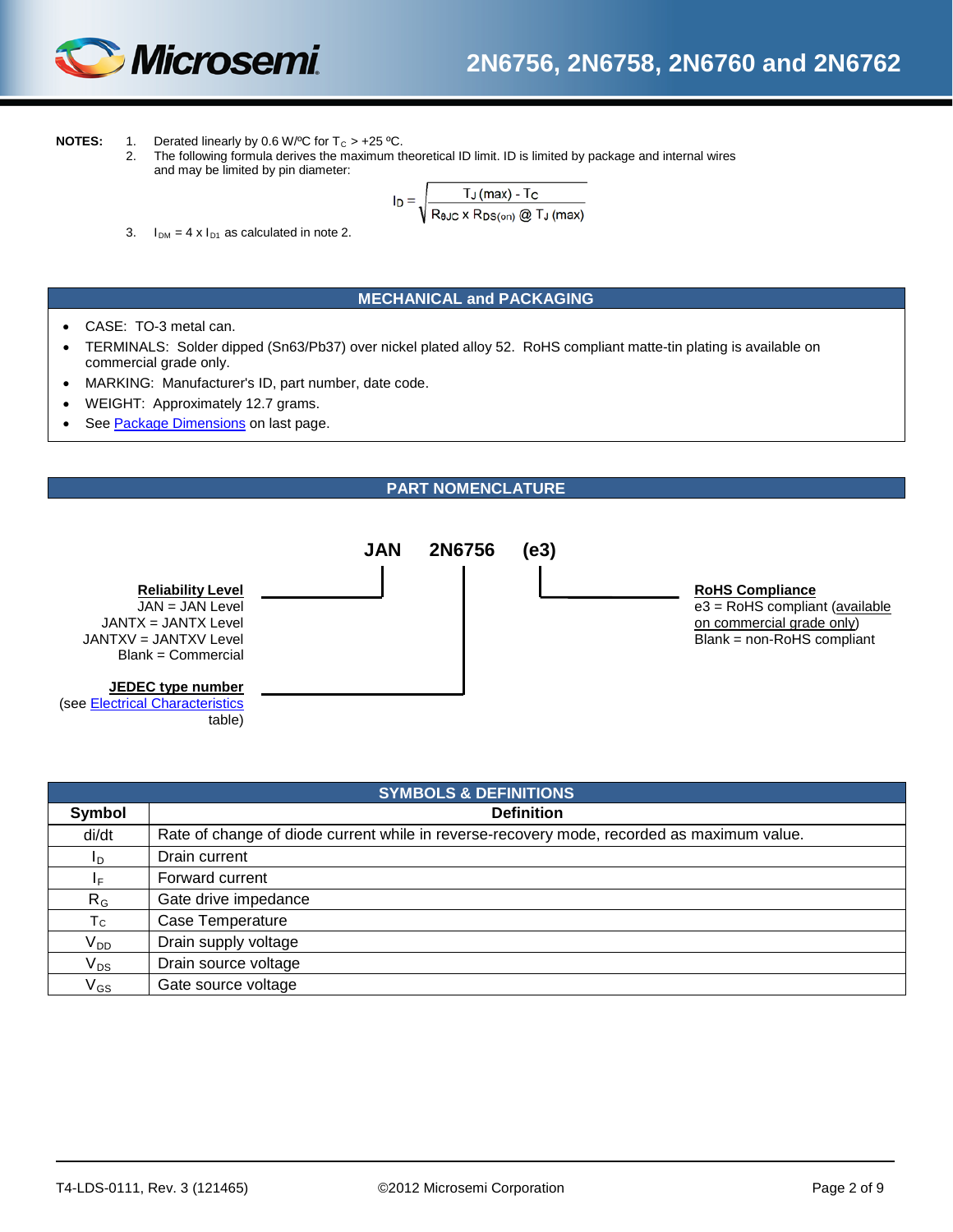

<span id="page-2-0"></span>

| <b>Parameters / Test Conditions</b>                     |                                      | Symbol        | Min.                     | Max. | Unit     |
|---------------------------------------------------------|--------------------------------------|---------------|--------------------------|------|----------|
| <b>OFF CHARACTERISTICS</b>                              |                                      |               |                          |      |          |
| Drain-Source Breakdown Voltage                          |                                      |               |                          |      |          |
| $V_{GS} = 0$ V, $I_D = 1.0$ mA                          | 2N6756<br>2N6758<br>2N6760<br>2N6762 | $V_{(BR)DSS}$ | 100<br>200<br>400<br>500 |      | V        |
| Gate-Source Voltage (Threshold)                         |                                      |               |                          |      |          |
| $V_{DS} \ge V_{GS}$ , $I_D = 0.25$ mA                   |                                      | $V_{GS(th)1}$ | 2.0                      | 4.0  | V        |
| $V_{DS} \geq V_{GS}$ , $I_D = 0.25$ mA, $T_A = +125$ °C |                                      | $V_{GS(th)2}$ | 1.0                      |      |          |
| $V_{DS} \ge V_{GS}$ , $I_D = 0.25$ mA, $T_J = -55$ °C   |                                      | $V_{GS(th)3}$ |                          | 5.0  |          |
| <b>Gate Current</b>                                     |                                      |               |                          |      |          |
| $V_{GS} = \pm 20$ V, $V_{DS} = 0$ V                     |                                      | $I_{GSS1}$    |                          | ±100 | nA       |
| $V_{GS} = \pm 20$ V, $V_{DS} = 0$ V, $T_J = +125$ °C    |                                      | $I_{GSS2}$    |                          | ±200 |          |
| <b>Drain Current</b>                                    |                                      |               |                          |      |          |
| $V_{GS} = 0 V$ , $V_{DS} = 80 V$                        | 2N6756                               |               |                          |      |          |
| $V_{GS} = 0 V$ , $V_{DS} = 160 V$                       | 2N6758                               |               |                          |      |          |
| $V_{GS} = 0 V$ , $V_{DS} = 320 V$                       | 2N6760                               | $I_{DSS1}$    |                          | 25   | μA       |
| $V_{GS} = 0 V$ , $V_{DS} = 400 V$                       | 2N6762                               |               |                          |      |          |
| <b>Drain Current</b>                                    |                                      |               |                          |      |          |
| $V_{GS} = 0$ V, $V_{DS} = 100$ V, $T_{J} = +125$ °C     | 2N6756                               |               |                          |      |          |
| $V_{GS} = 0 V$ , $V_{DS} = 200 V$ , $T_J = +125 °C$     | 2N6758                               |               |                          |      |          |
| $V_{GS} = 0$ V, $V_{DS} = 400$ V, $T_J = +125$ °C       | 2N6760                               | $I_{DSS2}$    |                          | 1.0  | mA       |
| $V_{GS} = 0$ V, $V_{DS} = 500$ V, $T_J = +125$ °C       | 2N6762                               |               |                          |      |          |
| <b>Drain Current</b>                                    |                                      |               |                          |      |          |
| $V_{GS} = 0$ V, $V_{DS} = 80$ V, $T_J = +125$ °C        | 2N6756                               |               |                          |      |          |
| $V_{GS} = 0$ V, $V_{DS} = 160$ V, $T_J = +125$ °C       | 2N6758                               |               |                          |      |          |
| $V_{GS} = 0$ V, $V_{DS} = 320$ V, $T_J = +125$ °C       | 2N6760                               | $I_{DSS3}$    |                          | 0.25 | mA       |
| $V_{GS} = 0$ V, $V_{DS} = 400$ V, $T_J = +125$ °C       | 2N6762                               |               |                          |      |          |
| <b>Static Drain-Source On-State Resistance</b>          |                                      |               |                          |      |          |
| $V_{GS}$ = 10 V, I <sub>D</sub> = 9.0 A pulsed          | 2N6756                               |               |                          | 0.18 |          |
| $V_{GS}$ = 10 V, $I_D$ = 6.0 A pulsed                   | 2N6758                               | $r_{DS(on)1}$ |                          | 0.40 | Ω        |
| $V_{GS}$ = 10 V, I <sub>D</sub> = 3.5 A pulsed          | 2N6760                               |               |                          | 1.00 |          |
| $V_{GS}$ = 10 V, $I_D$ = 3.0 A pulsed                   | 2N6762                               |               |                          | 1.50 |          |
| Static Drain-Source On-State Resistance                 |                                      |               |                          |      |          |
| $V_{GS}$ = 10 V, I <sub>D</sub> = 14.0 A pulsed         | 2N6756                               |               |                          | .21  |          |
| $V_{GS}$ = 10 V, $I_D$ = 9.0 A pulsed                   | 2N6758                               |               |                          | .49  | $\Omega$ |
| $V_{GS}$ = 10 V, I <sub>D</sub> = 5.5 A pulsed          | 2N6760                               | $r_{DS(on)2}$ |                          | 1.22 |          |
| $V_{GS}$ = 10 V, $I_D$ = 4.5 A pulsed                   | 2N6762                               |               |                          | 1.80 |          |
| Static Drain-Source On-State Resistance                 |                                      |               |                          |      |          |
| $T_{J}$ = +125°C                                        |                                      |               |                          |      |          |
| $V_{GS}$ = 10 V, $I_D$ = 9.0 A pulsed                   | 2N6756                               |               |                          | 0.34 |          |
| $V_{GS}$ = 10 V, I <sub>D</sub> = 6.0 A pulsed          | 2N6758                               |               |                          | 0.8  | Ω        |
| $V_{GS}$ = 10 V, I <sub>D</sub> = 3.5 A pulsed          | 2N6760                               | $r_{DS(on)3}$ |                          | 2.2  |          |
| $V_{GS}$ = 10 V, $I_D$ = 3.0 A pulsed                   | 2N6762                               |               |                          | 3.3  |          |
| Diode Forward Voltage                                   |                                      |               |                          |      |          |
| $V_{GS} = 0 V$ , $I_D = 14.0 A pulsed$                  | 2N6756                               |               |                          | 1.8  |          |
| $V_{GS} = 0 V$ , $I_D = 9.0 A pulsed$                   | 2N6758                               |               |                          | 1.6  |          |
| $V_{GS} = 0 V$ , $I_D = 5.5 A pulsed$                   | 2N6760                               | $V_{SD}$      |                          | 1.5  | V        |
| $V_{GS} = 0$ V, $I_D = 4.5$ A pulsed                    | 2N6762                               |               |                          | 1.4  |          |

## **ELECTRICAL CHARACTERISTICS**  $@T_A = +25 °C$ , unless otherwise noted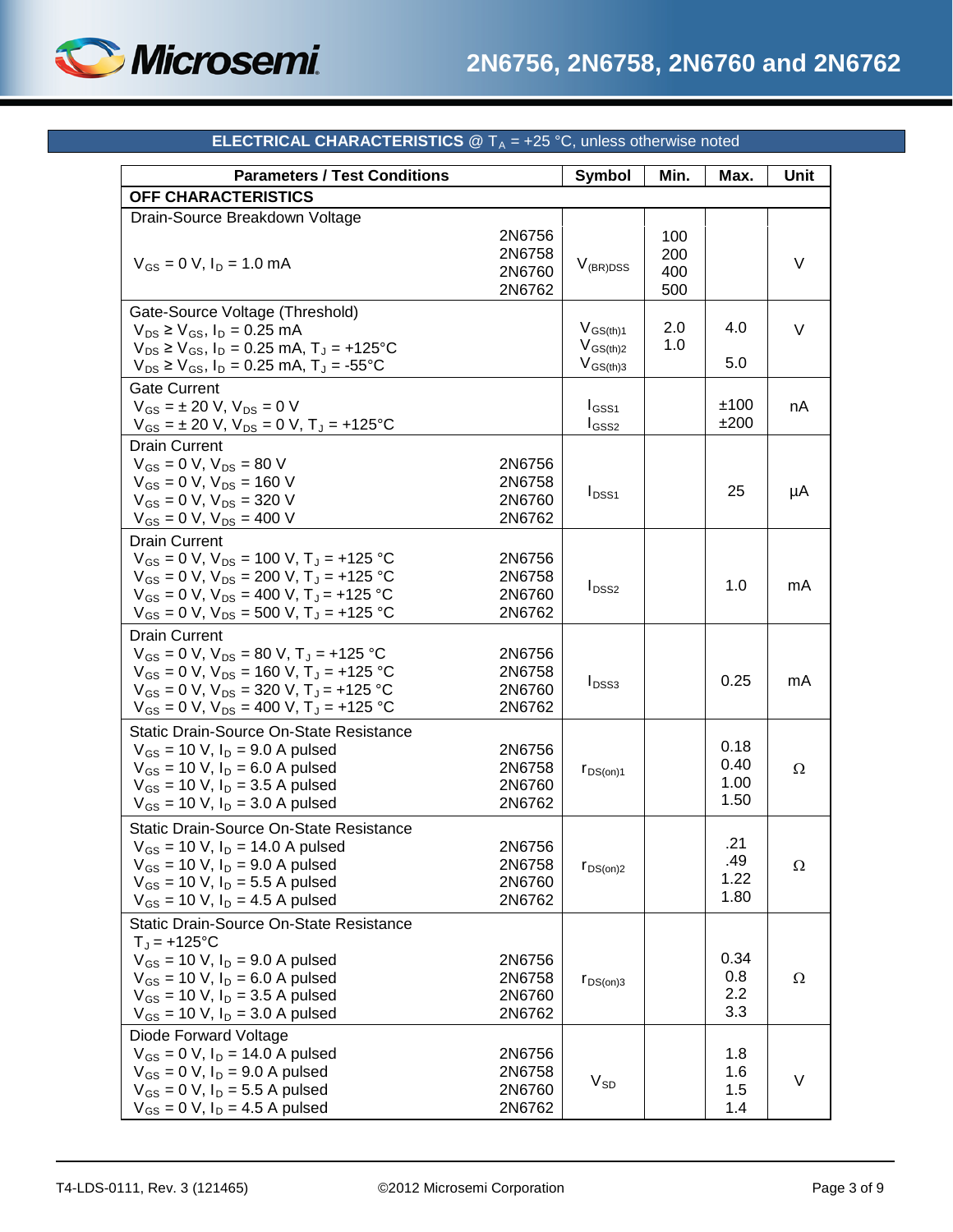

## **ELECTRICAL CHARACTERISTICS**  $@T_A = +25 °C$ , unless otherwise noted (continued)

## **DYNAMIC CHARACTERISTICS**

| <b>Parameters / Test Conditions</b>                                        | Symbol          | Min. | Max. | Unit |
|----------------------------------------------------------------------------|-----------------|------|------|------|
| Gate Charge:                                                               |                 |      |      |      |
| On-State Gate Charge                                                       |                 |      |      |      |
| $V_{GS}$ = 10 V, $I_D$ = 14.0 A, $V_{DS}$ = 80 V<br>2N6756                 |                 |      | 35   |      |
| $V_{GS}$ = 10 V, $I_D$ = 9.0 A, $V_{DS}$ = 160 V<br>2N6758                 |                 |      | 39   | nС   |
| $V_{GS}$ = 10 V, I <sub>D</sub> = 5.5 A, V <sub>DS</sub> = 320 V<br>2N6760 | $Q_{g(0n)}$     |      | 39   |      |
| $V_{GS}$ = 10 V, $I_D$ = 4.5 A, $V_{DS}$ = 400 V<br>2N6762                 |                 |      | 40   |      |
| Gate to Source Charge                                                      |                 |      |      |      |
| $V_{GS}$ = 10 V, $I_D$ = 14.0 A, $V_{DS}$ = 80 V<br>2N6756                 |                 |      | 10   |      |
| $V_{GS}$ = 10 V, $I_D$ = 9.0 A, $V_{DS}$ = 160 V<br>2N6758                 | $Q_{qs}$        |      | 5.7  | nC   |
| $V_{GS}$ = 10 V, $I_D$ = 5.5 A, $V_{DS}$ = 320 V<br>2N6760                 |                 |      | 6.0  |      |
| $V_{gs}$ = 10 V, $I_{D}$ = 4.5 A, $V_{DS}$ = 400 V<br>2N6762               |                 |      | 6.0  |      |
| Gate to Drain Charge                                                       |                 |      |      |      |
| $V_{GS}$ = 10 V, I <sub>D</sub> = 14.0 A, V <sub>DS</sub> = 80 V<br>2N6756 |                 |      | 15   |      |
| $V_{GS}$ = 10 V, $I_D$ = 9.0 A, $V_{DS}$ = 160 V<br>2N6758                 |                 |      | 20   | nС   |
| $V_{GS}$ = 10 V, $I_D$ = 5.5 A, $V_{DS}$ = 320 V<br>2N6760                 | $Q_{\text{qd}}$ |      | 20   |      |
| $V_{GS}$ = 10 V, $I_D$ = 4.5 A, $V_{DS}$ = 400 V<br>2N6762                 |                 |      | 20   |      |

## **SWITCHING CHARACTERISTICS**

| <b>Parameters / Test Conditions</b>                                                      |        | <b>Symbol</b>       | Min. | Max. | Unit |
|------------------------------------------------------------------------------------------|--------|---------------------|------|------|------|
| Turn-on delay time                                                                       |        |                     |      |      |      |
| $I_D = 14.0$ A, $V_{GS} = +10$ V, R <sub>G</sub> = 7.5 $\Omega$ , V <sub>DD</sub> = 50 V | 2N6756 |                     |      | 35   |      |
| $I_D = 9.0$ A, $V_{GS} = +10$ V, $R_G = 7.5$ $\Omega$ , $V_{DD} = 100$ V                 | 2N6758 |                     |      | 35   | ns   |
| $I_D = 5.5$ A, $V_{GS} = +10$ V, R <sub>G</sub> = 7.5 $\Omega$ , V <sub>DD</sub> = 200 V | 2N6760 | $t_{d(on)}$         |      | 30   |      |
| $I_D = 4.5$ A, $V_{GS} = +10$ V, R <sub>G</sub> = 7.5 $\Omega$ , V <sub>DD</sub> = 250 V | 2N6762 |                     |      | 30   |      |
| Rinse time                                                                               |        |                     |      |      |      |
| $I_D = 14.0$ A, $V_{GS} = +10$ V, $R_G = 7.5$ $\Omega$ , $V_{DD} = 50$ V                 | 2N6756 |                     |      | 80   |      |
| $I_D = 9.0$ A, $V_{GS} = +10$ V, $R_G = 7.5$ $\Omega$ , $V_{DD} = 100$ V                 | 2N6758 | $t_{\rm r}$         |      | 80   | ns   |
| $I_D = 5.5$ A, $V_{GS} = +10$ V, $R_G = 7.5$ $\Omega$ , $V_{DD} = 200$ V                 | 2N6760 |                     |      | 40   |      |
| $I_D = 4.5$ A, $V_{GS} = +10$ V, R <sub>G</sub> = 7.5 $\Omega$ , V <sub>DD</sub> = 250 V | 2N6762 |                     |      | 40   |      |
| Turn-off delay time                                                                      |        |                     |      |      |      |
| $I_D = 14.0$ A, $V_{GS} = +10$ V, $R_G = 7.5$ $\Omega$ , $V_{DD} = 50$ V                 | 2N6756 |                     |      | 60   |      |
| $I_D = 9.0$ A, $V_{GS} = +10$ V, R <sub>G</sub> = 7.5 $\Omega$ , V <sub>DD</sub> = 100 V | 2N6758 | $t_{d(\text{off})}$ |      | 60   | ns   |
| $I_D = 5.5$ A, $V_{GS} = +10$ V, R <sub>G</sub> = 7.5 $\Omega$ , V <sub>DD</sub> = 200 V | 2N6760 |                     |      | 80   |      |
| $I_D = 4.5$ A, $V_{GS} = +10$ V, R <sub>G</sub> = 7.5 $\Omega$ , V <sub>DD</sub> = 250 V | 2N6762 |                     |      | 80   |      |
| <b>Fall time</b>                                                                         |        |                     |      |      |      |
| $I_D = 14.0$ A, $V_{GS} = +10$ V, $R_G = 7.5$ $\Omega$ , $V_{DD} = 50$ V                 | 2N6756 |                     |      | 45   |      |
| $I_D = 9.0$ A, $V_{GS} = +10$ V, R <sub>G</sub> = 7.5 $\Omega$ , V <sub>DD</sub> = 100 V | 2N6758 | $t_{\rm f}$         |      | 40   | ns   |
| $I_D = 5.5$ A, $V_{GS} = +10$ V, $R_G = 7.5$ $\Omega$ , $V_{DD} = 200$ V                 | 2N6760 |                     |      | 35   |      |
| $I_D = 4.5$ A, $V_{GS} = +10$ V, R <sub>G</sub> = 7.5 $\Omega$ , V <sub>DD</sub> = 250 V | 2N6762 |                     |      | 30   |      |
| Diode Reverse Recovery Time                                                              |        |                     |      |      |      |
| $di/dt = 100$ A/µs, $V_{DD} \le 30$ V, $I_D = 14.0$ A                                    | 2N6756 |                     |      | 300  |      |
| $di/dt = 100$ A/µs, $V_{DD} \le 30$ V, $I_D = 9.0$ A                                     | 2N6758 | $t_{rr}$            |      | 500  | ns   |
| di/dt = 100 A/µs, $V_{DD}$ ≤ 30 V, I <sub>D</sub> = 5.5 A                                | 2N6760 |                     |      | 700  |      |
| $di/dt = 100$ A/µs, $V_{DD} \le 30$ V, $I_D = 4.5$ A                                     | 2N6762 |                     |      | 900  |      |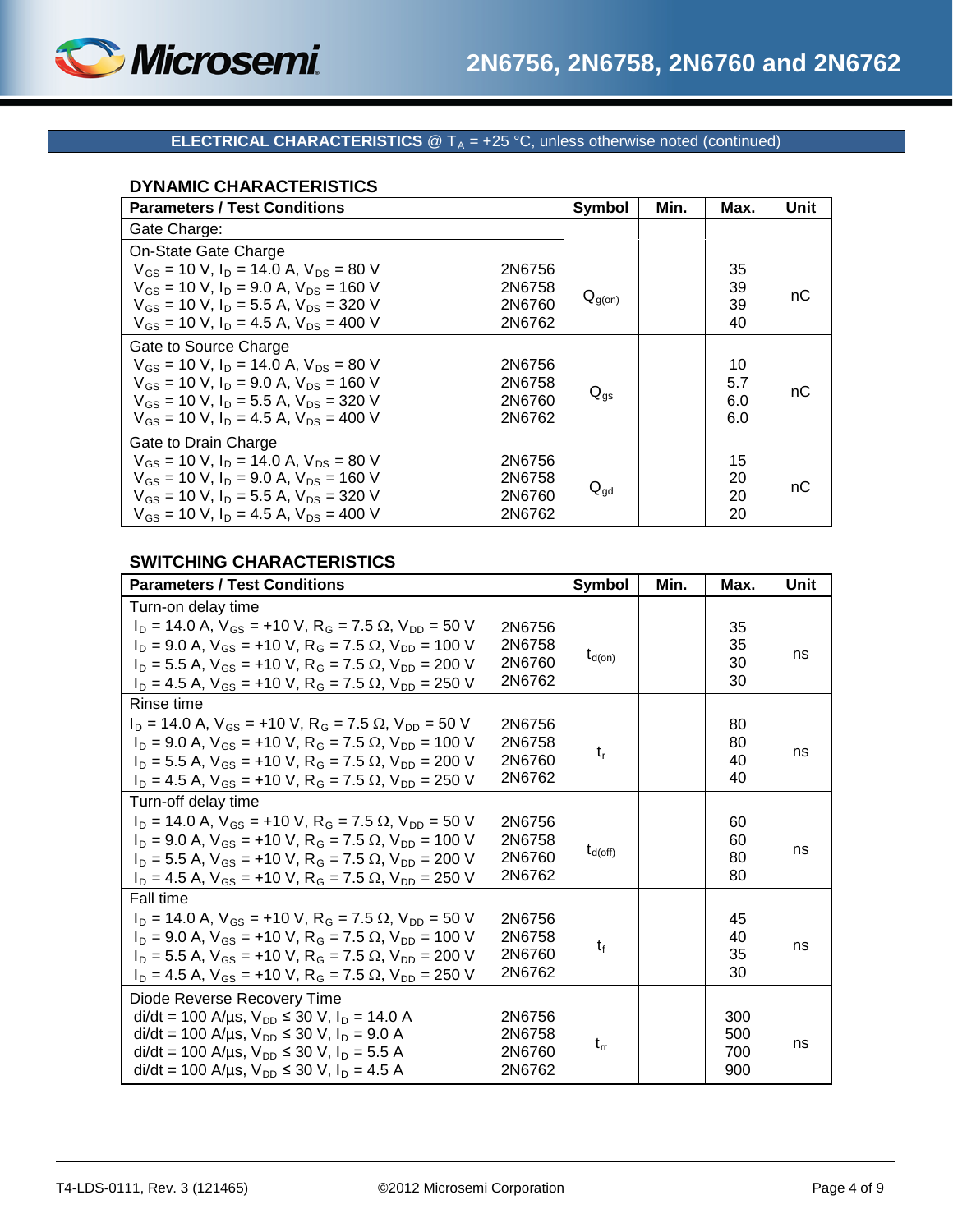



**GRAPHS**



**FIGURE 1** Thermal Response Curves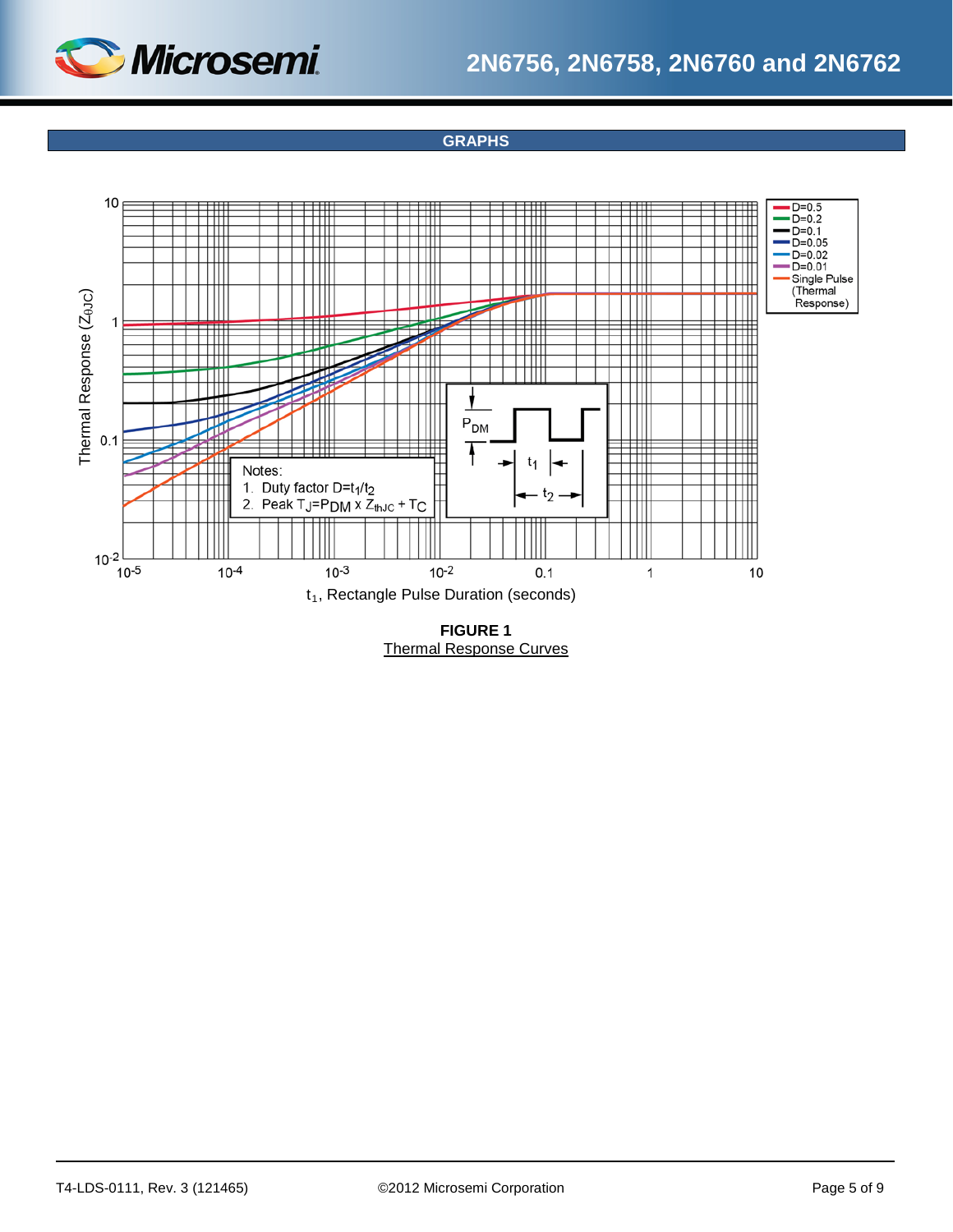

# **2N6756, 2N6758, 2N6760 and 2N6762**

## **GRAPHS** (continued)



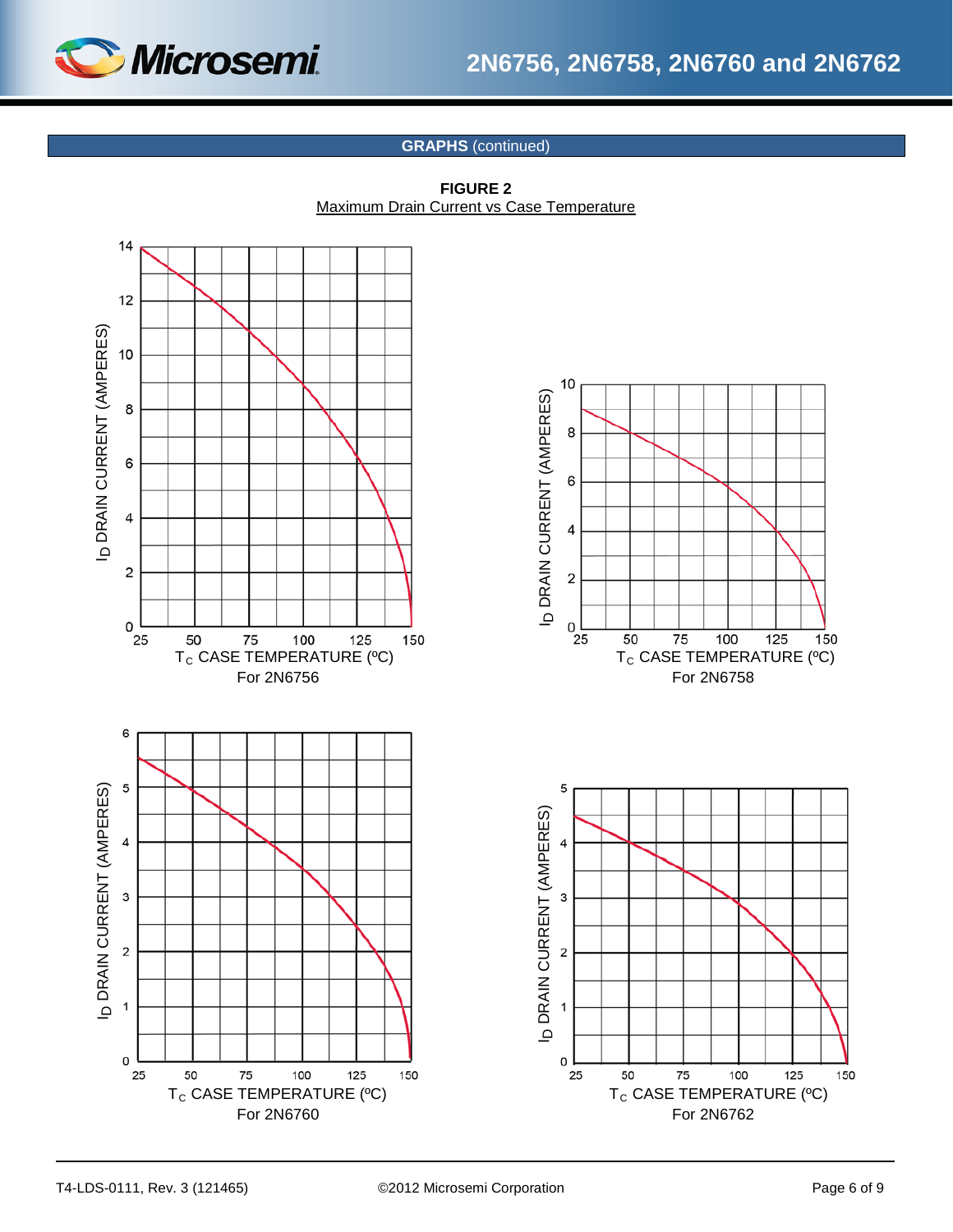

## **GRAPHS** (continued)



V<sub>DS</sub>, DRAIN-TO-SOURCE VOLTAGE (VOLTS) FOR 2N6756

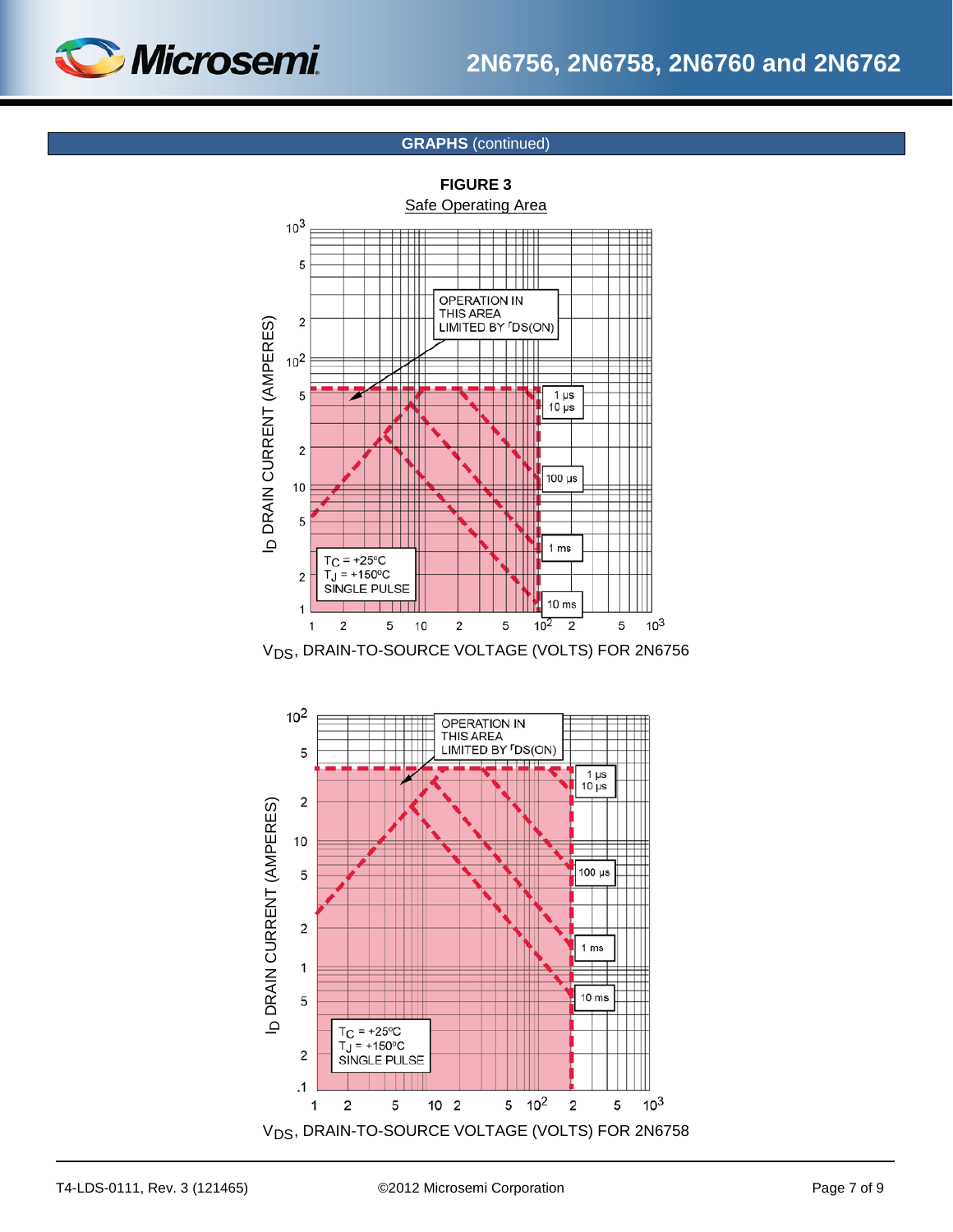

## **GRAPHS** (continued)



V<sub>DS</sub>, DRAIN-TO-SOURCE VOLTAGE (VOLTS) FOR 2N6760